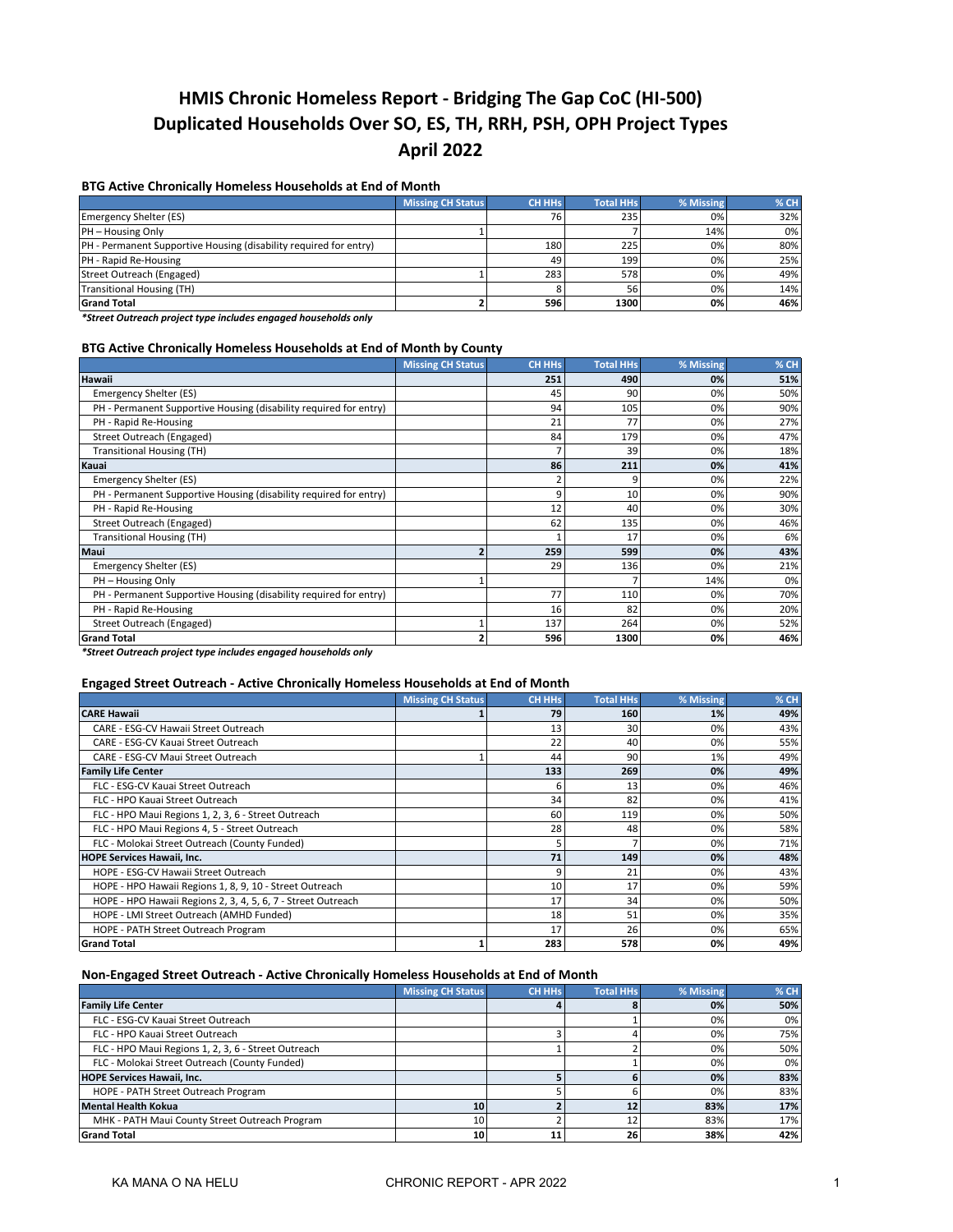| Active Chronically Homeless Households at End of Month by Org/Project |  |
|-----------------------------------------------------------------------|--|
|-----------------------------------------------------------------------|--|

|                                                              | <b>Missing CH Status</b> | <b>CH HHs</b>           | <b>Total HHs</b> | % Missing | % CH |
|--------------------------------------------------------------|--------------------------|-------------------------|------------------|-----------|------|
| <b>CARE Hawaii</b>                                           |                          | 79                      | 160              | 1%        | 49%  |
| CARE - ESG-CV Hawaii Street Outreach                         |                          | 13                      | 30               | 0%        | 43%  |
| CARE - ESG-CV Kauai Street Outreach                          |                          | 22                      | 40               | 0%        | 55%  |
| CARE - ESG-CV Maui Street Outreach                           | $\mathbf{1}$             | 44                      | 90               | 1%        | 49%  |
| <b>Catholic Charities Hawaii</b>                             |                          | 13                      | 29               | 0%        | 45%  |
| CCH - HPO NI Housing First (Kauai)                           |                          | 9                       | 9                | 0%        | 100% |
| CCH - HPO RRH Rapid Re-Housing (Kauai)                       |                          | $\overline{2}$          | 13               | 0%        | 15%  |
| CCH - HPO SHEG NI Rapid Rehousing                            |                          | $\overline{2}$          | 7                | 0%        | 29%  |
| <b>County of Maui</b>                                        | $\mathbf{1}$             |                         | 7                | 14%       | 0%   |
| PHA - Maui Emergency Housing Voucher Program                 | 1                        |                         | 7                | 14%       | 0%   |
| <b>Family Life Center</b>                                    |                          | 240                     | 457              | 0%        | 53%  |
| FLC - County RAP Rapid Re-housing                            |                          | 8                       | 26               | 0%        | 31%  |
| FLC - ESG Kauai Rapid Re-housing                             |                          | 8                       | 16               | 0%        | 50%  |
| FLC - ESG Maui Rapid Re-housing                              |                          | $1\,$                   | 15               | 0%        | 7%   |
| FLC - ESG-CV Kauai Rapid Re-housing                          |                          | $\overline{2}$          | 5                | 0%        | 40%  |
| FLC - ESG-CV Kauai Street Outreach                           |                          | 6                       | 13               | 0%        | 46%  |
| FLC - ESG-CV Maui Rapid Re-housing                           |                          | $\mathbf{1}$            | 3                | 0%        | 33%  |
| FLC - ESG-CV Wahi Hoomalu O Wailuku                          |                          | 19                      | 22               | 0%        | 86%  |
| FLC - Hoaloha PSH CoC Program                                |                          | $\overline{7}$          | 7                | 0%        | 100% |
| FLC - HPO Ho'olanani                                         |                          | 3                       | 6                | 0%        | 50%  |
| FLC - HPO HPP Kauai Rapid Re-housing                         |                          |                         | $\overline{2}$   | 0%        | 0%   |
| FLC - HPO HPP Maui Rapid Re-housing                          |                          |                         | $\mathbf{1}$     | 0%        | 0%   |
| FLC - HPO Kauai Street Outreach                              |                          | 34                      | 82               | 0%        | 41%  |
| FLC - HPO Maui Regions 1, 2, 3, 6 - Street Outreach          |                          | 60                      | 119              | 0%        | 50%  |
| FLC - HPO Maui Regions 4, 5 - Street Outreach                |                          | 28                      | 48               | 0%        | 58%  |
| FLC - HPO NI Housing First                                   |                          | 14                      | 16               | 0%        | 88%  |
| FLC - HPO RRH Rapid Re-Housing                               |                          | 5                       | 30               | 0%        | 17%  |
| FLC - Maluhia PSH                                            |                          | 9                       | 9                | 0%        | 100% |
| FLC - Molokai Street Outreach (County Funded)                |                          | 5                       | $\overline{7}$   | 0%        | 71%  |
| FLC - Ohana One PSH CoC Program                              |                          | 30                      | 30               | 0%        | 100% |
| Hawaii Affordable Properties, Inc.                           |                          | $\overline{\mathbf{2}}$ | 16               | 0%        | 13%  |
| HAP - Na Kahua Hale O Ulu Wini                               |                          | $\overline{2}$          | 16               | 0%        | 13%  |
| Hawaii Island Home for Recovery                              |                          | 26                      | 41               | 0%        | 63%  |
| HIHR - HPO Transitional Housing                              |                          | 3                       | 16               | 0%        | 19%  |
| HIHR - PSH 1                                                 |                          | 23                      | 25               | 0%        | 92%  |
| <b>Hawaii Rise</b>                                           |                          | $\overline{2}$          | 13               | 0%        | 15%  |
| RISE - CoC Rapid ReHousing                                   |                          |                         | 8                | 0%        | 0%   |
| RISE - CoC Transitional Housing                              |                          | $\overline{2}$          | 5                | 0%        | 40%  |
| <b>HOPE Services Hawaii, Inc.</b>                            |                          | 200                     | 351              | 0%        | 57%  |
| HOPE - ESG Rapid Re-housing                                  |                          | 6                       | 9                | 0%        | 67%  |
| HOPE - ESG-CV Hale Maluhia Medical Respite Beds              |                          |                         | $\mathbf{1}$     | 0%        | 0%   |
| HOPE - ESG-CV Hawaii Rapid Re-housing                        |                          | 5                       | 8                | 0%        | 63%  |
| HOPE - ESG-CV Hawaii Street Outreach                         |                          | 9                       | 21               | 0%        | 43%  |
| HOPE - ESG-CV WHEHF Medical Respite Beds                     |                          | $\mathbf{1}$            | $\mathbf{1}$     | 0%        | 100% |
| HOPE - HPO East Hawaii Emergency Shelter (Hale Maluhia)      |                          | 9                       | 15               | 0%        | 60%  |
| HOPE - HPO Hawaii Regions 1, 8, 9, 10 - Street Outreach      |                          | 10                      | 17               | 0%        | 59%  |
| HOPE - HPO Hawaii Regions 2, 3, 4, 5, 6, 7 - Street Outreach |                          | 17                      | 34               | 0%        | 50%  |
| HOPE - HPO HPP Rapid Re-housing                              |                          | $\mathbf 1$             | 15               | 0%        | 7%   |
| HOPE - HPO Kiheipua                                          |                          | $\mathbf 1$             | 9                | 0%        | 11%  |
| HOPE - HPO NI Housing First                                  |                          | 43                      | 48               | 0%        | 90%  |
| HOPE - HPO RRH Rapid Re-Housing                              |                          | 3                       | 9                | 0%        | 33%  |
| HOPE - HPO Sacred Hearts Emergency Shelter                   |                          | 4                       | 6                | 0%        | 67%  |
| HOPE - HPO West Hawaii Emergency Housing Facility (WHEHF)    |                          | $\overline{7}$          | 10               | 0%        | 70%  |
| HOPE - Keolahou Emergency Shelter                            |                          | $\overline{7}$          | 17               | 0%        | 41%  |
| HOPE - Kukui S+C Program                                     |                          | 28                      | 32               | 0%        | 88%  |
| HOPE - LMI Street Outreach (AMHD Funded)                     |                          | 18                      | 51               | 0%        | 35%  |
| HOPE - New Start RRH                                         |                          | $\mathbf{1}$            | $\overline{2}$   | 0%        | 50%  |
| HOPE - PATH Street Outreach Program                          |                          | 17                      | 26               | 0%        | 65%  |
| HOPE - West Hawaii Temporary ES (Ka Lamaku)                  |                          | 13                      | 19               | 0%        | 68%  |
| HOPE - Wilder House                                          |                          |                         | 1                | 0%        | 0%   |